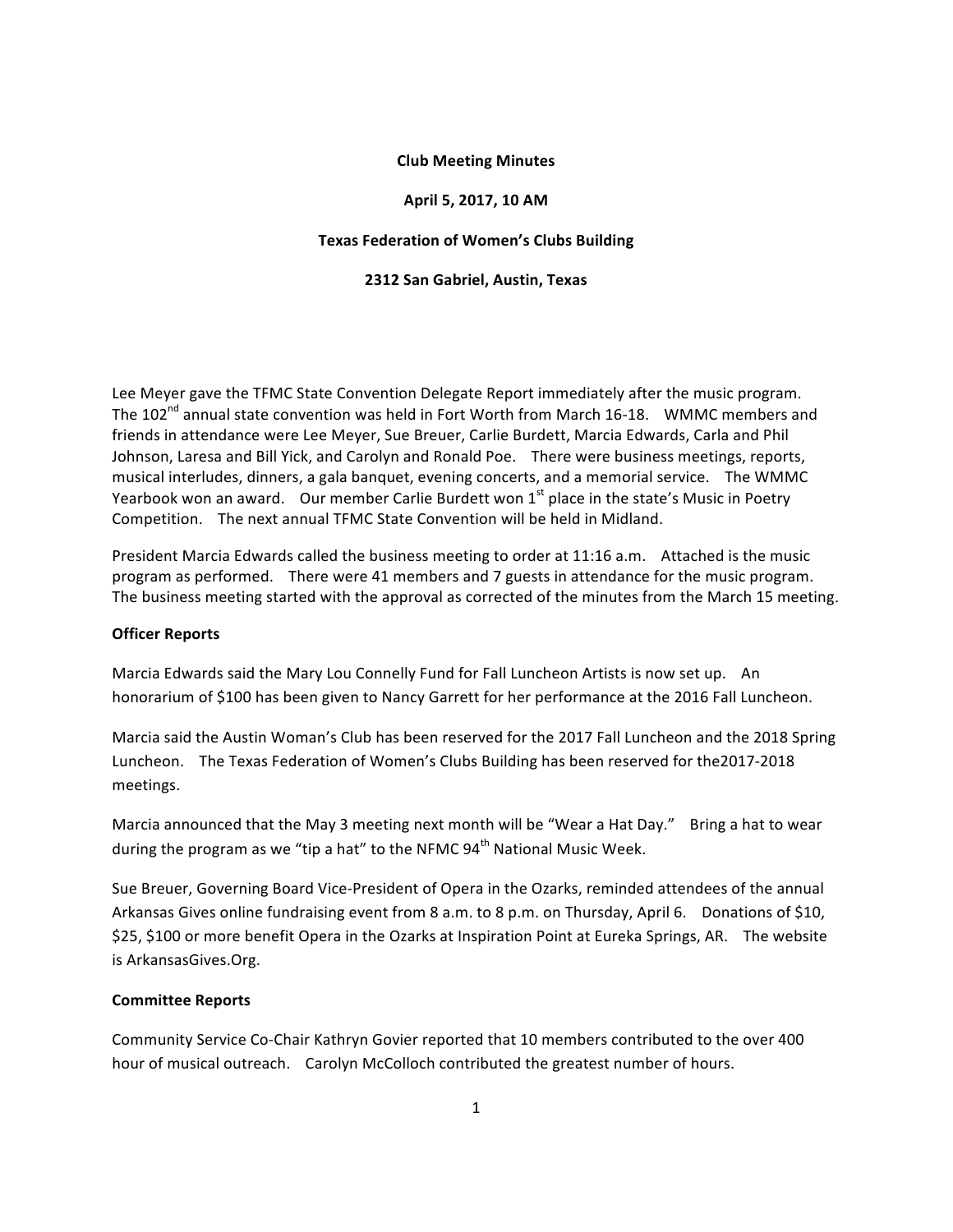Mary Parse, Chair of the Wilcox, Maurer, Rudd, and Putter High School Awards Committee, said the contest was held at the Steinway Piano Gallery on March 18. The judges were Darlene Cluff, Dr. Eric Daub, and Dr. Laurie Scott. There were 12 contestants. The top four will present a wonderful program at the Spring Luncheon. There will be a violinist, a tenor, a pianist, and a soprano.

Bylaws Committee Chair Carol Brannon reminded attendees that today is the day to vote on minor amendments in the bylaws. The purpose of the amendments is to clarify the fact that the Nominating Committee is not appointed by the President, and that the Nominating Committee itself presents for election its nominations for the future Nominating Committee. A handout was distributed with the details of the amendments at the March 15 meeting. Attendees had the opportunity to view the handout again and to ask questions. The vote was unanimous approval to adopt these amendments.

## **Announcements**

Katharine Shields announced the April 22 and 23 performances of the Baroque oratorio, *Esther*, by Chorus Austin. The recently rediscovered oratorio was composed by Cristiano Giuseppe Lidarti (1730-1795). Both performances will be at St. Matthew's Episcopal Church. The April 22 performance starts at 7:30 p.m. The April 23 performance starts at 4 p.m.

The meeting adjourned at 11:26 a.m.

Submitted by: Virginia Kniesner Recording Secretary